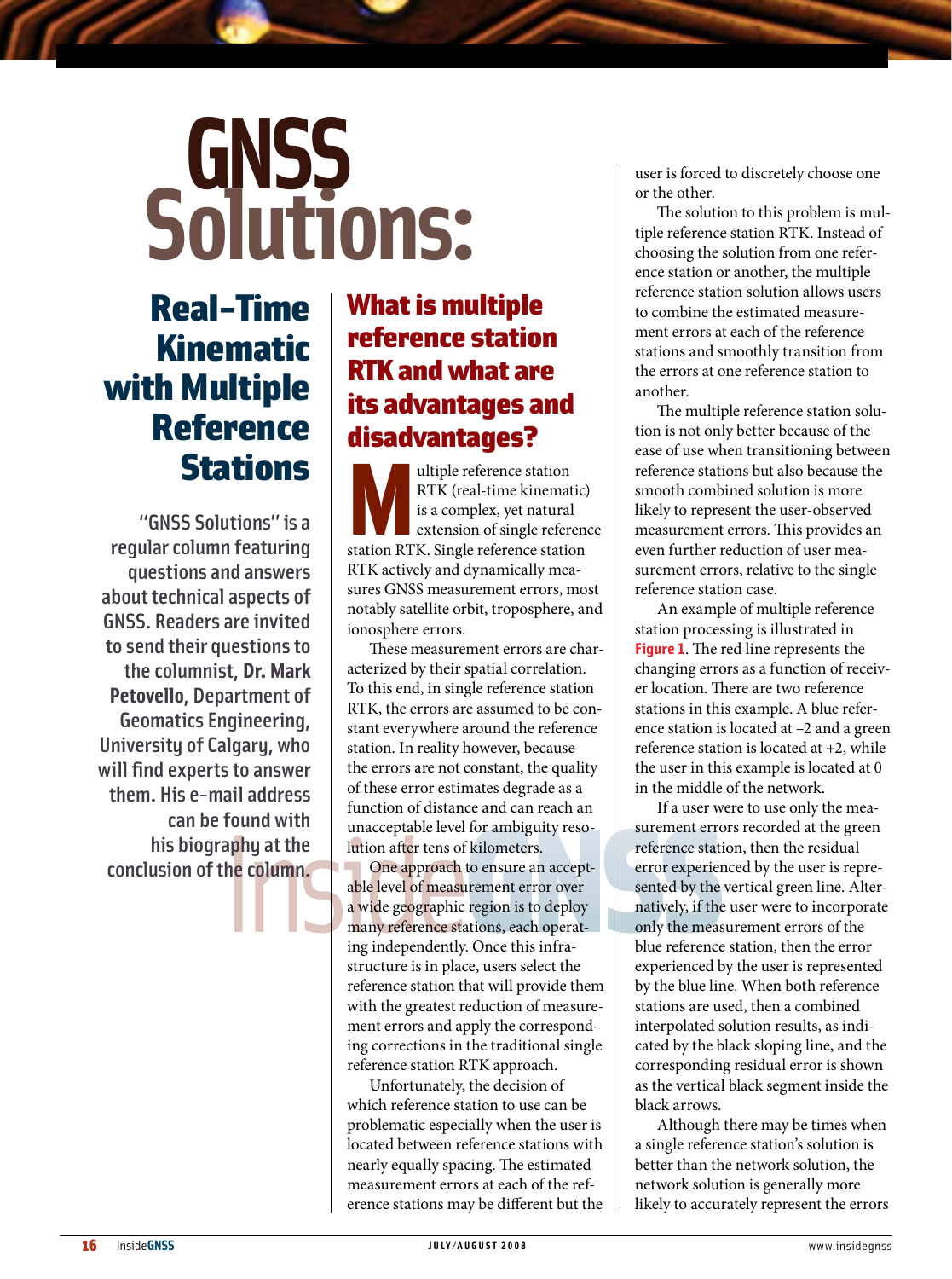over the region because of the additional information gained from combining the data from all reference stations.

**Figures 2** and **3** show comparisons of the residual dispersive and non-dispersive errors experienced by a user for both the single reference station and network reference station methods employing real data. In all cases, being close to a reference station provides the best solution.

The advantage of the multiple reference station model is seen in the region between reference stations outside of the areas in which typical single reference station RTK processing would be acceptable (i.e., less than 15 kilometers to the nearest reference station).

In practice, combining the data from multiple reference stations to provide an integrated solution is more complex than the image shown in Figure 1. The following steps must be taken to create the network error model and apply it effectively in the user receiver:

1. Accurately measure the relative measurement errors between the reference stations. The most accurate GNSS measurements are phase measurements; however, to use these measurements the carrier phase ambiguities must be precisely estimated and fixed to their correct integer values. To use the integer ambiguities, one must employ



FIGURE 1 Example of the measurement error of one satellite across a region (red line). This error is measured at two locations indicated by

the double-differenced form of the measurements. The double-differenced measurement estimates must then be undifferenced for the later steps. This adds significant complexity to the multiple reference station processing.

## Inside GNSS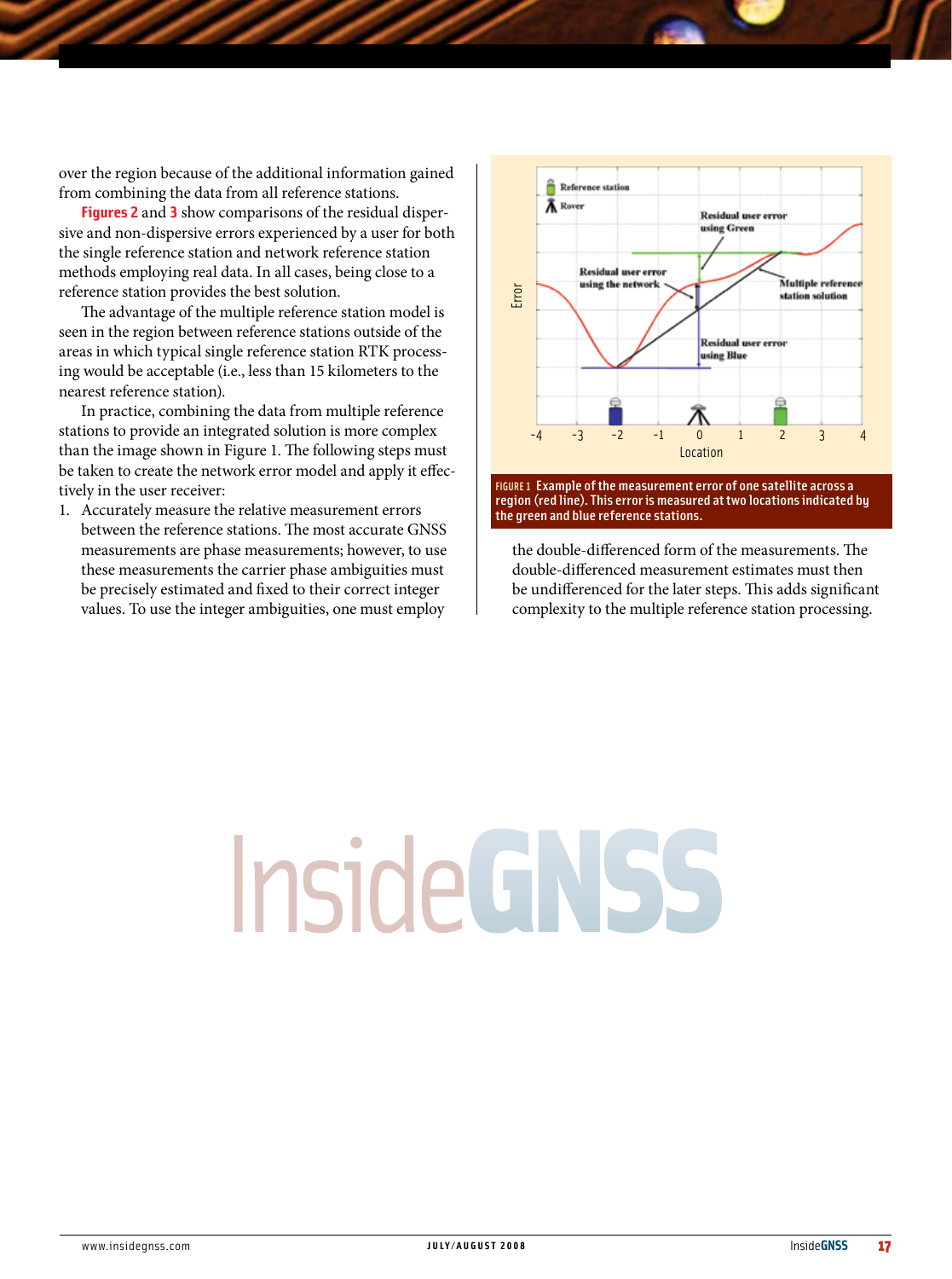## GNSS SOLUTIONS



FIGURE 2 The estimated residual dispersive (ionosphere) error for a single reference station user (left) and a network reference station user (right)



FIGURE 3 The estimated residual non-dispersive (troposphere/geometry) error for a single reference station user (left) and a network reference station user (right).

- 2. Interpolate the relative measurement errors between the stations to the location of the user.
- 3. Convert this information into a receiver-acceptable format. Four acceptable options currently are used for transmitting network corrections:
	- a. Master-auxiliary corrections. These corrections contain the absolute errors for one master reference station and the relative errors for all other auxiliary reference stations. For this format, interpolation from step 2 is performed by the user.
	- b. FKP (Flächen Korrektur Parameter), which are area correction parameters. These corrections contain the absolute errors for one master station and the parameters of a regional plane model. In this case

## **InsideGNSS**